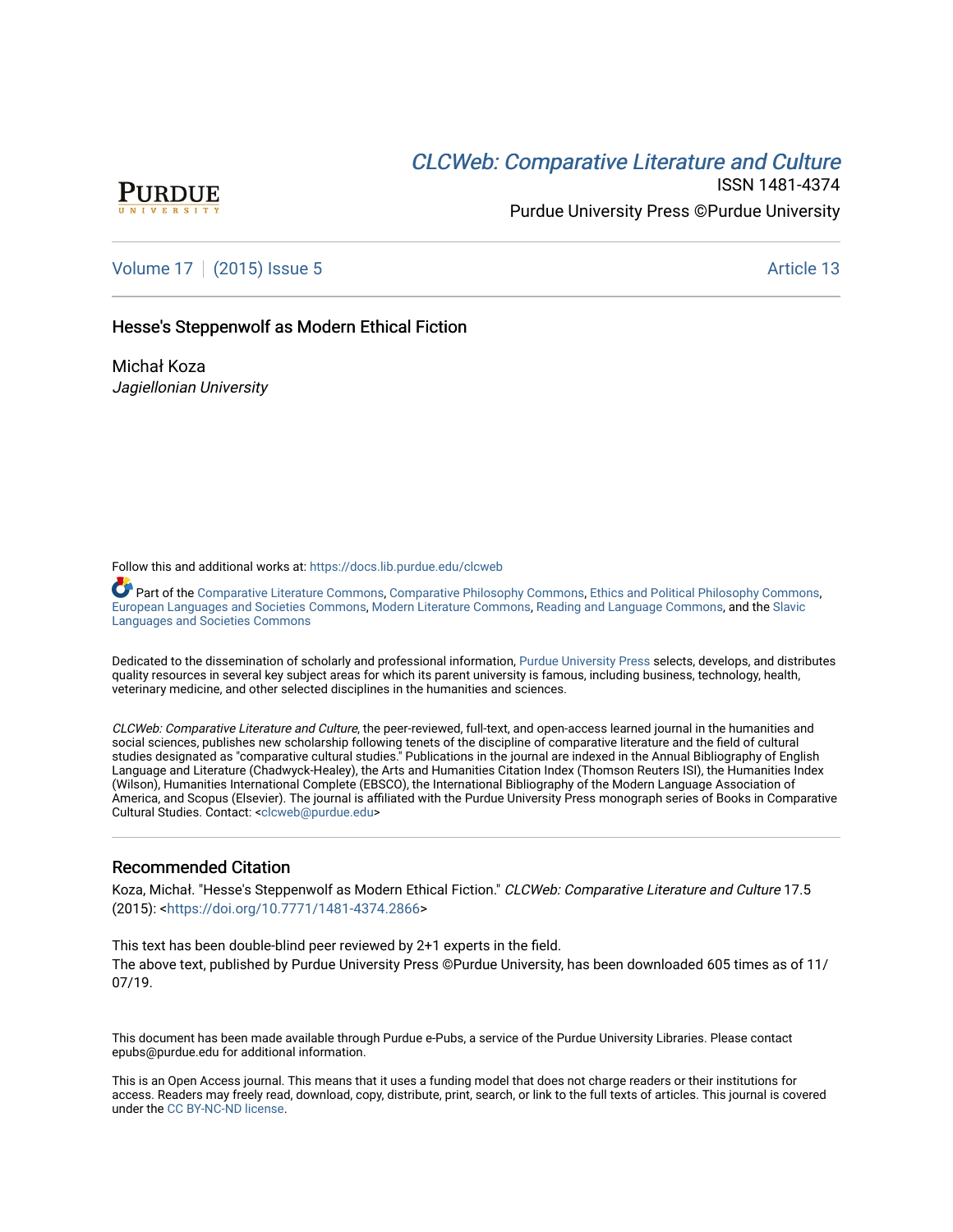

## *CLCWeb: Comparative Literature and Culture*

ISSN 1481-4374 [<http://docs.lib.purdue.edu/clcweb>](http://docs.lib.purdue.edu/clcweb) Purdue University Press **©**Purdue University

*CLCWeb: Comparative Literature and Culture*, the peer-reviewed, full-text, and open-access learned journal in the humanities and social sciences, publishes new scholarship following tenets of the discipline of comparative literature and the field of cultural studies designated as "comparative cultural studies." In addition to the publication of articles, the journal publishes review articles of scholarly books and publishes research material in its *Library Series.*  Publications in the journal are indexed in the Annual Bibliography of English Language and Literature (Chadwyck-Healey), the Arts and Humanities Citation Index (Thomson Reuters ISI), the Humanities Index (Wilson), Humanities International Complete (EBSCO), the International Bibliography of the Modern Langua-ge Association of America, and Scopus (Elsevier). The journal is affiliated with the Purdue University Press monog-raph series of Books in Comparative Cultural Studies. Contact: [<clcweb@purdue.edu>](mailto:clcweb@purdue.edu)

#### **Volume 17 Issue 5 (December 2015) Article 13 Michał Koza,**

**"Hesse's** *Steppenwolf* **as Modern Ethical Fiction"** <http://docs.lib.purdue.edu/clcweb/vol17/iss5/13>

Contents of *CLCWeb: Comparative Literature and Culture* **17.5 (2015)** Special Issue *Fiction and Ethics in the Twenty-first Century***. Ed. Zhenzhao Nie and Biwu Shang** [<http://docs.lib.purdue.edu/clcweb/vol17/iss5/>](http://docs.lib.purdue.edu/clcweb/vol17/iss5/)

**Abstract**: In his article "Hesse's *Steppenwolf* as Modern Ethical Fiction" Michał Koza discusses the significance of "ethical fiction" in modern literature. Such fiction, according to Kant, Kierkegaard, and Nietzsche, are not only milestones of ethical thinking, but more importantly offer a narrative for self-creation as an ethical subject. Harry Haller, the protagonist of Hermann Hesse's *Steppenwolf*, is a man living on the border of modern subjectivity embodying a cultural and existential crisis. Koza argues that "ethical reading" enables one to see the relation between philosophy and literature that not only enter in a dialogue with each other, but also share their crises, with the crisis of *mimesis* at the fore.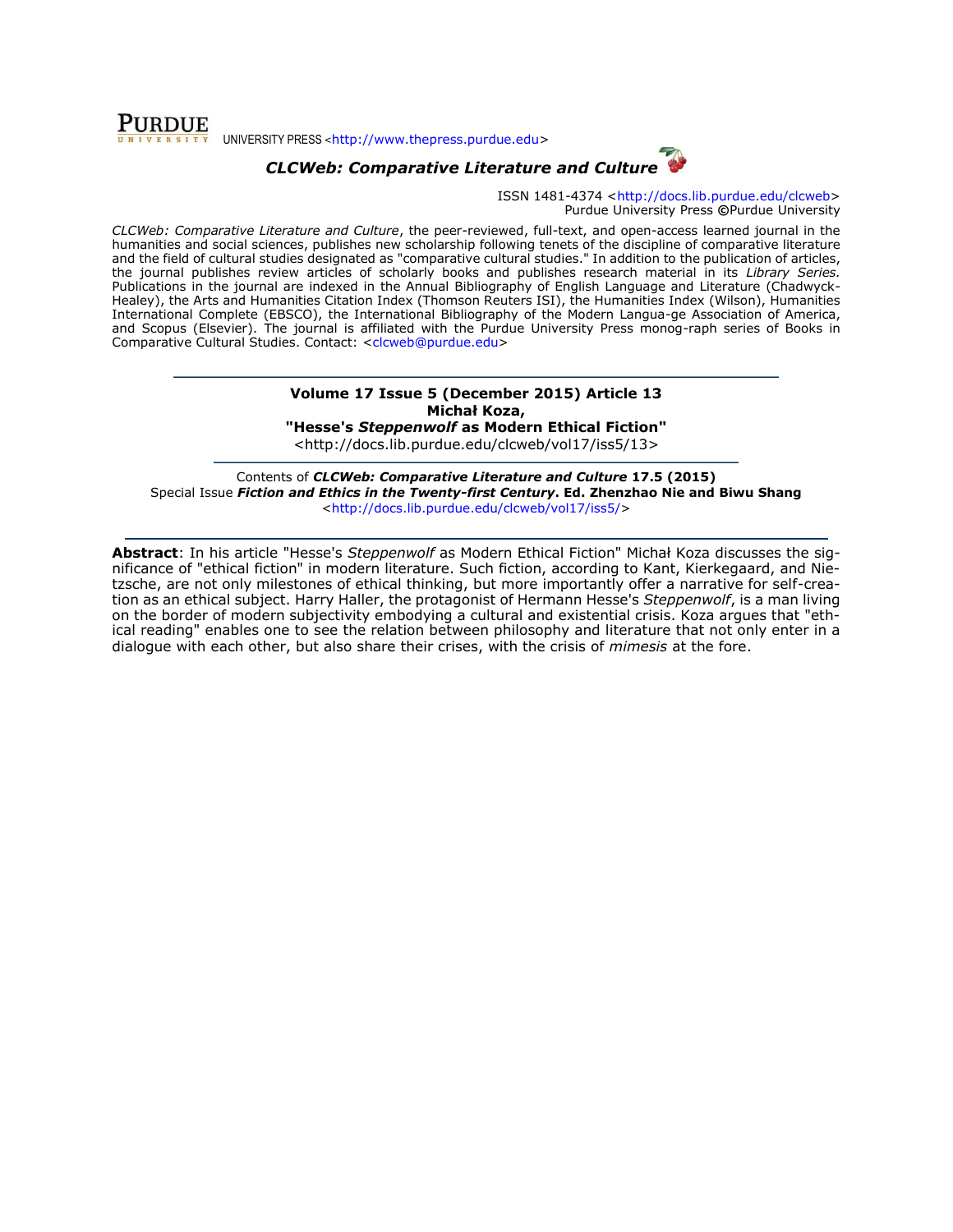#### **Michał KOZA**

#### **Hesse's** *Steppenwolf* **as Modern Ethical Fiction**

In the context of axiology, one of the threads most frequently referred to when discussing Nietzsche's thought is his conviction of the fictional nature of morality. This view is usually interpreted thus because in Nietzsche's many other theses he wrote in terms of separating ethics, being an illusion, from the new, post-Christian order of values. Still, it is possible to follow a different, hermeneutical path (which was explored by Martin Heidegger while interpreting Nietzsche) and to examine morality as one of many distinct kinds of fictions which construct existence that seeks a project for itself as in the existential understanding of narrative and hermeneutics (e.g., Ricoeur; Rosner). What is crucial here is the departure from the fiction/reality opposition in favor of the difference between the actual position of the subject (i.e., Heidegger's "factuality") and the project which a given narrative presents. By means of distinguishing the category of such fiction, which I call "imperative" because of its compulsory nature, it becomes possible to identify similar structures in other philosophical thought and to treat their texts as a specific kind of literature interpreted ethically and proposes diverse assumptions on subjectivity, imperative (which regulates one's existence), and community. These very elements act as crucial problems in modern philosophy.

Ethics understood as fiction features an essential constituent which became an object of frequent reflection only as late as in the twentieth century thanks to Husserl and still compels philosophers' attention. This element is the "event," an unpredictable otherness, namely what escapes the expectations of the subject in experience. According to Jacques Derrida: "There are those of us who lean toward the assumption that an event worthy of the name cannot be foretold. We are not supposed to see it coming. If what comes and then stands out horizontally on a horizon can be anticipated then there is no pure event. No horizon, then, for the event or encounter, but only verticality and the unforeseeable. The alterity of the other – that which does not reduce itself to the economy of our horizon – always comes to us from above indeed, from the above" (Derrida 6; see also Currie). In many ethical approaches in philosophy one can observe a desire to come up with a formula that will allow an entity to respond to what indeed is unexpected, incoming, unknown. This fictional "if" frame (appearing in many different forms) is directed toward the unexpected future that in general philosophical formulas is subject to representation: *mimesis*. Hence also the inalienable place of literature in the discussion of ethics, which not only becomes the medium for this representation in various ways, but is also able to undermine its own ability to represent. The following philosophical approaches are then not solely different responses to otherness which ethics tries to control, but simultaneously turn out to be philosophies of representation which in modernity becomes, similarly to ethics, an increasingly weakened and uncertain category. These constructs are the basis for an ethical interpretation, an "ethical reading" of literature (see, e.g., Attridge; Fernando; Attridge; Hillis Miller). Such an interpretation should consist not only in showing various moral obligations, imperatives, norms, or values of characters, but also in discovering the structure of subjectivity, the concept of community, and the attitude to an event.

Ethical fiction that can be treated as a sort of founding fiction for modernity is Immanuel Kant's categorical imperative which generates moral tension between factual existence as opposed to the ideal (see, e.g., Paton). The bond between an individual and a wider community is established thus embracing the whole rational humanity. In terms of existential hermeneutics, the categorical imperative becomes a model narrative for humanity. The protagonist of the narrative is an individual who, in terms of this fiction, functions as an ethical subject who is to comply with the universal law of reason and realize it. Not only is Kant's thought about the subject's obligation, it also renders a comprehensive vision of the world which it tries to create: no ethical event can appear that would not be subject to the categorical imperative. This is expressed in a holistic vision of a reality not only possible to be attained, but also to be described beforehand. In these terms, Kant believed in the cognitive capabilities of his own ethics, as well as in the mimetic abilities of the narrative medium. Kant's optimistic belief in the possibility of translating the objective, universal order into fiction and this in turn into an individual existence (which would imply a perfect transparency and consistency of such translation, and, as far as the order of values is concerned) is also a specific "transaction." It is all the more crucial owing to the fact that posterior modern visions will try to complicate this picture by pointing out to the disproportionateness of these realities: the individual and the general, as well as the difficulty of communication between them (mainly mediation through interpretation). The ethical order would never be as clear and obvious as the Enlightenment suggested. This pattern can be applied to literary interpretation. Kant's schema of rational fiction can be observed in situations when the protagonist faces the need to discover the already existing hierarchy of values which his/her good will has only to comply to by means of discarding cognitive errors which disturb rational judgement. Obvious examples here are the Enlightenment philosophical tales such as Voltaire's *Candide* which present rational utopia as a nearer or farther horizon of reference. A more contemporary instance that could serve here is Bernhard Schlink's *The Reader* where Schlink seems to suggest that despite the overwhelming presence of evil in the world there is a way to clear away the obstacles that obscure the image of rational law (see Kaniowski). It is not hard to guess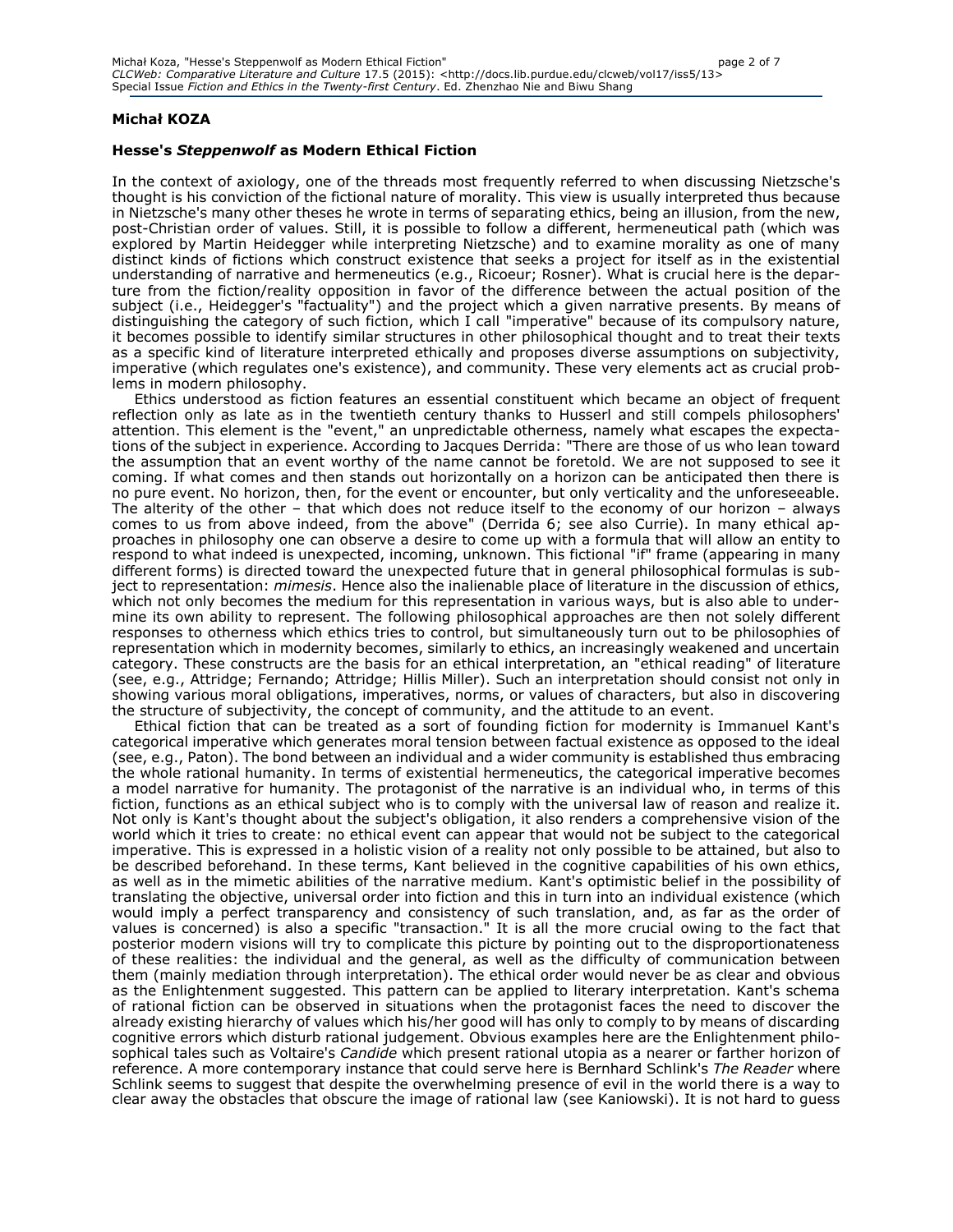that literature would typically depart from this optimistic view and that the Kantian schema would have to face philosophical, as well as literary criticism.

Imperative fiction in Kierkegaard distinct from the Kantian one, manifests itself in the story of Abraham and reflections which accompany it. It conjures up an image of a man who tries to discover a universal ethical rule in the Biblical story, but finds it unfeasible: "Every time he returned from a pilgrimage to Mount Moriah, he sank down wearily, folded his hands, and said, 'No one was as great as Abraham. Who is able to understand him?'" (Kierkegaard, *Fear* 14). For Kierkegaard, this way of reading the story of Abraham is appropriate and as a negative example he mentions the attitude of preachers, who, following the Kantian schema, confine the meaning of the story to an unambiguous universal rule that is translatable into individual existence. Nevertheless, it is the first approach -- the one which exposes the moment of interpretational failure -- that is more authentic for Kierkegaard. He also distinguishes a particular type of literature that provokes a kind of ethical reading "doomed to fail": "I am not unfamiliar with what the world has admired as great and magnanimous. My soul feels its kinship with it and in all humility is certain that the cause for which the hero strives is also my cause, and when I consider it, I cry out to myself: *jam tua res agitur*. I think myself into the hero; I cannot think myself into Abraham; when I reach that eminence, I sink down, for what is offered me is a paradox" (Kierkegaard, *Fear* 33). I emphasize the two directions in which ethical (or perhaps anti-ethical?) reading of Kierkegaard is going. On the one hand he tries to reverse the Enlightenment tendency to include the existential project into a rational order to confront it directly with the Absolute which in turn is linked to the establishment of a new kind of subjectivity referred to as the "knight of faith." It is radically opposed with Kantian "universal human" subordinate to "universal rule" to create a "universal kingdom": "Faith is precisely the paradox that the single individual as the single individual is higher than the universal, is justified before it, not as inferior to it but as superior -- yet in such a way, please note, that it is the single individual who, after being subordinate as the single individual to the universal, now by means of the universal becomes the single individual who as the single individual is superior, that the single individual as the single individual stands in an absolute relation to the absolute" (Kierkegaard, *Fear* 55- 56).

On the other hand, one cannot fail to notice that subjectivity in Kierkegaard's thought becomes undermined. A relation of faith is only possible in terms of experiencing paradox and absurdity and the truly ethical choice (such that implies "teleological suspension" of rational ethics) demands the acceptance of one's own impotence to reconstruct the holistic moral meaning of his life. Further, it is also connected with the burden of uncertainty and lack of grounding in a community. A "knight of faith" is a radical individualist who faces diverse incomparable existential projects (this correspond to Kierkegaard's "stages") which prevent him/her from a rational judgement and evaluation. An entity is deprived of the dimension of utopian community, a finite end to which it would approach together with other people. In consequence, the burden of justification of the moral choice is shifted on the subject and his individual, unique relation with the absolute: "A human being is a synthesis of the infinite and the finite, of the temporal and the eternal, of freedom and necessity … Such a relation which relates to itself … must either have established itself or been established by something else … The self is such a derived, constituted relation, a relation that relates to itself, and in relating to itself relates to another … The self cannot by itself arrive at or remain in equilibrium and rest by itself, but only in relating to itself by relating to that which has established the whole relation" (Kierkegaard, *The Sickness* 43-44).

But is the modern subject able to bear this burden? Despite Kierkegaard's effort, with the weakening of the subject the possibility to anchor it in the Absolute has faded. This problem will have its postmodern continuation in, for instance, *Against Ethics* by John D. Caputo confessing his inability to perform a "leap of faith" and, consequently, to inscribe his individual story into a religious narrative. A mere recurrence to faith is not enough since it turns out that the individual is not capable of accepting it, or, speaking in terms of faith, of hearing the voice of god. For humans, in circumstances defined by Kierkegaard this means remaining in a state of permanent indecision or assuming one of the moral ideologies. This is remindful of Hans Castorp from Thomas Mann's *The Magic Mountain* being forced to choose between visions of the world offered to him on one side by Naphta, and by Settembrini on the other. However, neither of these is distinguished, neither is presented as more rational or reasonable, although under the influence of emotion Hans leans towards one or the other. Being deprived of a rational ethical criterion does not lead him to assume the attitude proposed by Kierkegaard, which means the choice that would not demand a justification other than personal faith. Instead, the significance of passivity of the individual is lost together with the tangible meaning of the moral decision. The individuality of *Magic Mountain*'s principal protagonist is simply being extinguished as the plot progresses expressed by his consumptive illness and, eventually, anonymous death on the battlefield. There is no positive moral sense that can be drawn from his experience neither for him nor for the reader. Pessimism about a better world which he could build if he took one of the sides (both adversaries present him their own version of utopia) leads him eventually to losing his life in somebody else's battle.

Together with the subject and utopian purpose, what becomes undermined is the very basis of ethical reading: the belief that the act of interpretation leads to the discovery of a comprehensive moral meaning. In Kierkegaard's thought, the meaning of the moral sacrifice is a mystery kept between Abraham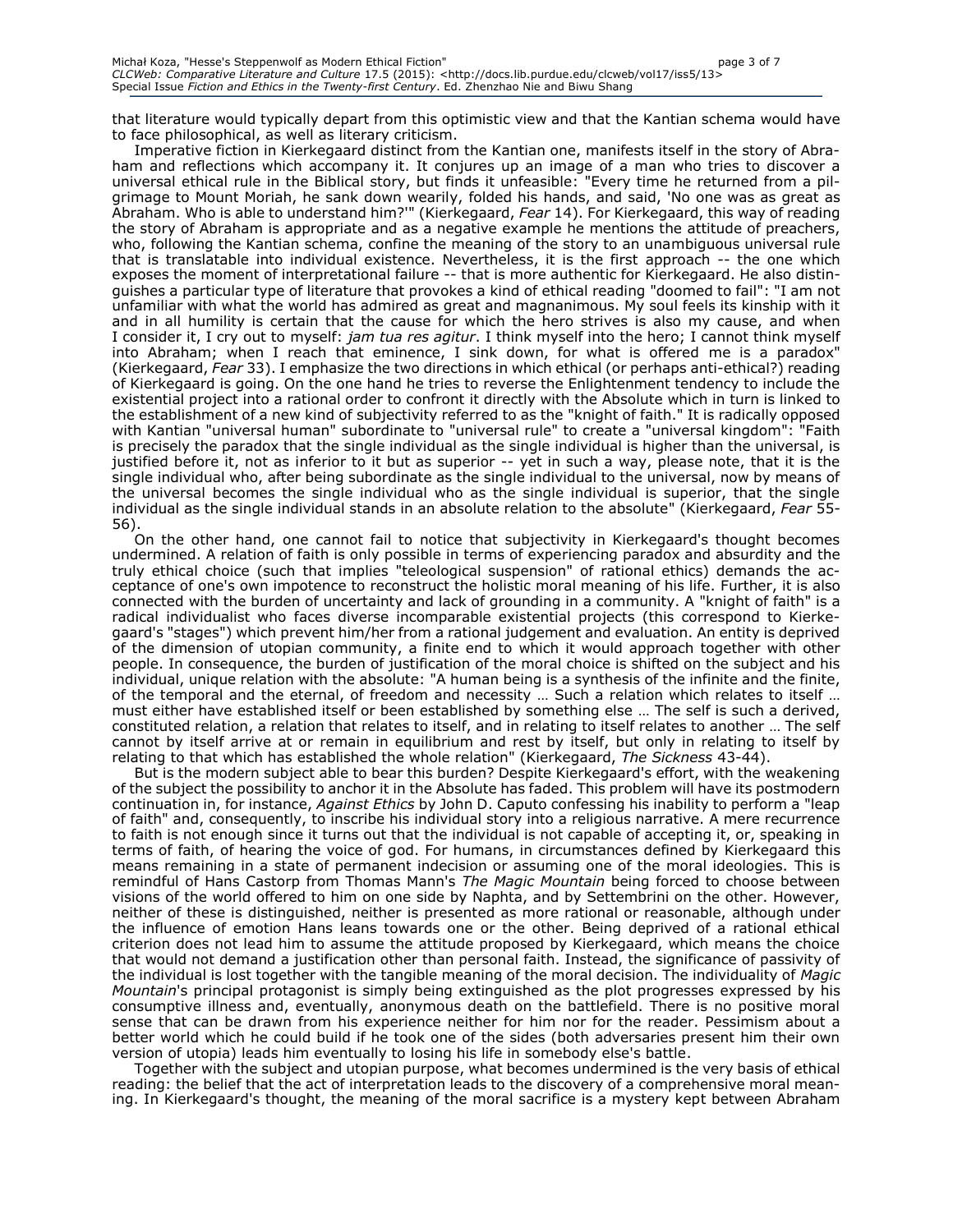and god and remains obscure to the reader. Thereby Kierkegaard uproots the conviction of literature's importance for ethics, eliminating its parenetic dimension. One cannot fail to notice that it is a gesture aimed at the traditional genre of devotional writing that put emphasis on personal examples such as one of the best recognized handbook for spiritual life, *The Imitation of Christ* by Thomas à Kempis. Still, there is something more to it: in Kierkegaard's optics, ethics is non-representable and escapes *mimesis*  by definition, similarly to god, his relation with humanity and the otherworldly destination of an individual. Thus, the belief in the inability to represent turns out to be the highest imperative of Kierkegaard's ethics, thereby making him an "iconoclast" of his times (see Zawadzki). Nevertheless, this radicalism contributed to weakening ethics not only in terms of disbelief in the voice of the Absolute, but also due to a paradox that closes the very access to ethics: the necessity of imitation without *mimesis*, ethics without parenesis, and ultimately a moral sense without literature struggling with the possibility of its representation.

The problem of subject not being rooted in the Absolute is featured notably in Nietzsche's thought. It appears that the answer to the undermined position of ethical subject is the introduction to another kind of imperative fiction, that which involves the story of Eternal Recurrence, in which in turn elements referring to Kantian categorical imperative are identified: "What, if some day or night a demon were to steal after you into your loneliest loneliness and say to you: This life as you now live it and have lived it, you will have to live once more and innumerable times more; and there will be nothing new in it, but every pain and every joy and every thought and sigh and everything unutterably small or great in your life will have to return to you, all in the same succession and sequence … Would you not throw yourself down and gnash your teeth and curse the demon who spoke thus? Or have you once experienced a tremendous moment when you would have answered him: 'You are a god and never have I heard anything more divine'?" (341). Here, the distance between existence and fiction, a potential project of "what, if some day" is visible, as well as a hypothetical design of the world formed by ethical action. Yet it is no more the "kingdom of ends," but individual life, transposed on the overall plane, as Kant does it: in this case it is the ever-recurring world that turns out to be the only "law." In reference to the categorical imperative, one can define this fiction in other words: "act as if you were through your maxims a law-making member of your own existence."

Recognizable in Nietzsche's thought is an attempt more radical than in Kierkegaard to distance himself from Enlightenment ethics and to reconfigure it in such a way as to introduce a double independence. First, it is the independence of the subject towards universal projects (because of the disappearance of the element of rational human community, in fact any community at all) and external ends (like in Kierkegaard, the teleological suspension of ethics is here involved). Second, it is independence from the external foundation: what is the reason for action for Nietzsche (and what helps him escape Schopenhauer's pessimism), is the will of power that is created by the subject itself and is subject-oriented. Then again, formulating a new imperative fiction (which can be called "nihilistic") requires also the creation of a new type of ethical subject, the *Übermensch*. Its primary value is one's life, existence, which, according to the imperative of eternal recurrence, should be fulfilled with authentic actions, without basing on any human community. The individual stands here against anonymous stream of life, of eternal recurrence.

As an interpretational tool, the fiction offered by Nietzsche is applicable wherever becomes exposed the moment of establishing and legitimizing the value of moral choices exclusively on the base of an existential project of the subject. Modern literature used this model (Rilke's *Malte*, Woolf's *Orlando*, or Bataille's *Story of the Eye* are a few examples among many other), which played an ambiguous role if confronted with Nietzsche's purpose. On the one hand, it brought the subject's ability of auto-creation to the foreground, yet on the other, it contributed to its metaphysical weakening, revealing the mechanisms of, as Michael Foucault put it, "subjectification." By switching the focus to the Ego, Nietzsche strengthened the tendency to scatter the one, universal ethics among various, individual, incommensurable existential projects. This thread would be taken up in the twentieth century especially by existentialists, who, like Sartre, would emphasize the entirely individualistic quality of ethics. According to Sartre, an authentic, personal action is fully subject to auto-creation. By definition, ethics remains conflicted with every generality, which fact is expressed by the dialectic opposition of "things-in-themselves" (objects) and "things-for-themselves" (persons). However, by radicalizing the alienating quality of ethics, existentialists lost its community dimension. It can be said that in comparison to the ethical fictions described, they excluded the horizon of social utopia (which Sartre himself states clearly, saying: "hell is others") in which the new ethics could be fulfilled.

In Nietzsche's thought the question of individualism and community is even more problematic. He enforced the notion of *Übermensch* as a universal measure. In this regard he can be seen as the last ethical metaphysician of Eastern philosophy (as Heidegger pointed out in other areas) (see Heidegger 4-6). On the other, the idea of *Übermensch* was by definition exclusive: Nietzsche criticized forms of commonality (headed by democracy) that led to the development of man as a "herd animal," subordinate to duty: "Given that at all times, so long as there have been human beings, there have also been herds of human beings (racial groups, communities, tribes, peoples, states, churches) and always a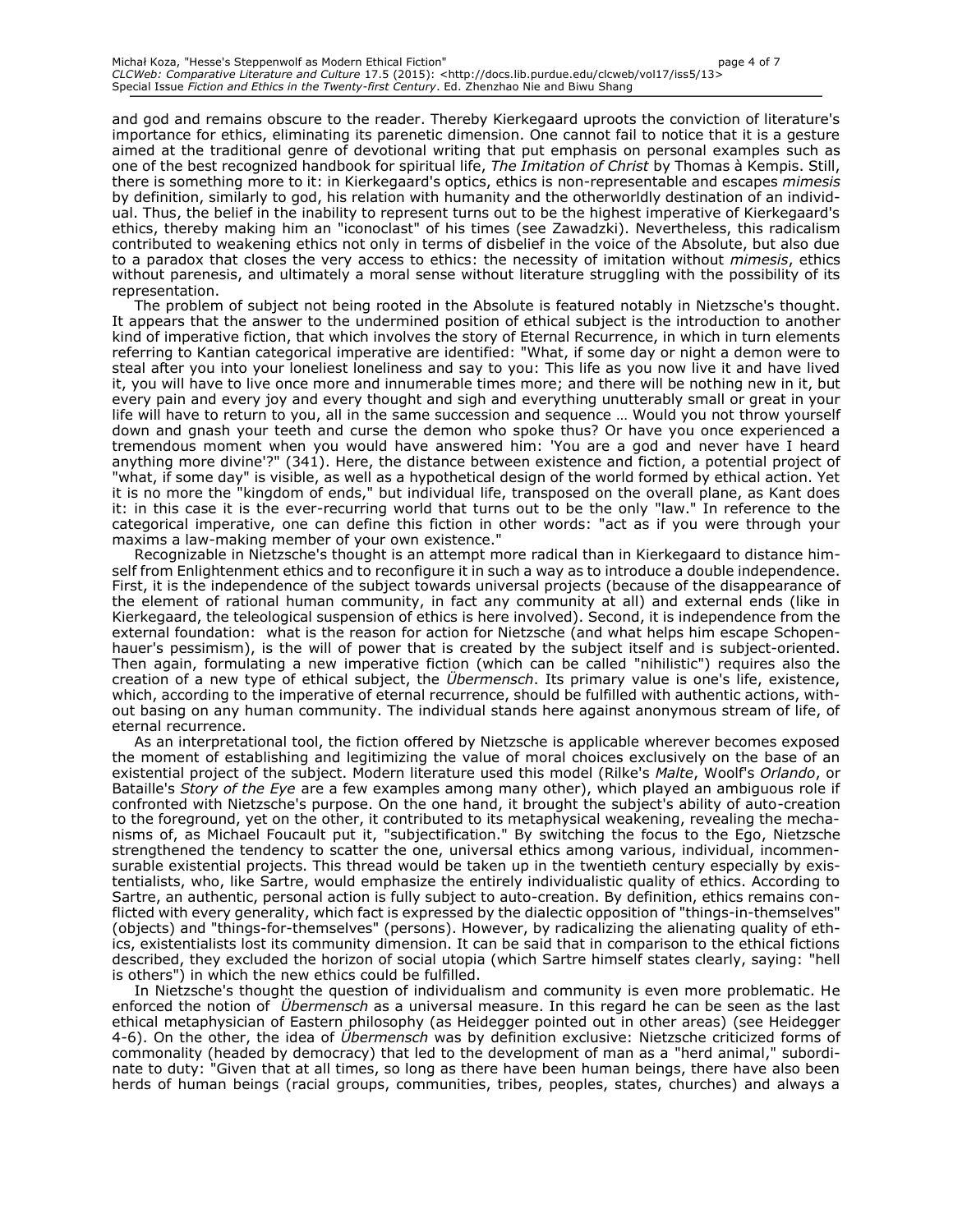great many followers in relation to the small number of those issuing orders, and also taking into consideration that so far nothing has been better and longer practiced and cultivated among human beings than obedience, we can reasonably assume that typically now the need for obedience is inborn in each individual, as a sort of formal conscience which states "You should do something or other without conditions, and leave aside something else without conditions,' in short, 'Thou shalt'" (*Beyond Good* 198).

However, Nietzsche's idea of *Übermensch* is accompanied by an ethical aporia. On the one hand he is a man independent of his conscience and on the other, one who follows the imperative stemming from the story of the eternal return: a man free of the oppression of duty, but at the same time cultivating his "nobility of the spirit." Thus, the *Übermensch* is in terms of ethics a utopian figure and also paradoxical similarly to the projected ideal community. Here is another matter that differs Nietzsche from Kant: it is not only the community that is shifted to the domain of the future as something that is to be constructed; this shift also includes the subject itself. A man who would like to follow Nietzsche's ethics is in the position of a seeker, an experimentalist suspended between the actual ethics of man as "herd animal" and still not *Übermensch* ethics. In comparison with Kierkegaard, however, Nietzsche's idea is more optimistic, since he encourages, using Zarathrusta's words and in spite of everything, to "rethink" the *Übermensch*. Being aware of the fictional stand of morality of his times, Nietzsche intends to inscribe in it his own story of the *Übermensch*. He provides a utopian, but attainable goal: he intends for humanity to become someone better: this "someone" remains an understated figure, which nevertheless, as opposed to Kierkegaard's idea, demands expression and representation. This opens up the field for literature, which, in times of modernity and postmodernity, has become the space for exploration and a experimentation with alternative, often mutually exclusive existential projects. The space left by the understated ideal is simultaneously an opening for what is not to be predicted, the incoming event, "existential surprise." That is why the *Übermensch* is ever presented by Nietzsche as someone who escapes the modern human's predictions. It is someone whose "kingdom" (community and society) are inconceivable and maybe cannot exist at all.

One of these explorations is Herman Hesse's *Steppenwolf*. The novel illustrates the critical moment of axiology: the departure from the rational ethics of imperative and the difficulties in filling up the void that emerges with new constructs. Hesse's protagonist, Harry Haller, finds himself in a situation where the old Kantian man has already been overcome, but the new man has not yet arrived: "A nature such as Nietzsche's had to suffer our present ills more than a generation in advance. What he had to go through alone and misunderstood, thousands suffer today. I often had to think of these words while reading the records. Haller belongs to those who have been caught between two ages, who are outside of all security and simple acquiescence. He belongs to those whose fate it is to live the whole riddle of human destiny heightened to the pitch of a personal torture, a personal hell" (22). By deciding to follow the Nietzschean paragon of commitment only to himself Harry deprives himself of "all security and innocence." It is the consequence of embracing the paragon of subjectivity which differs completely from those existing in the society to date. Thus, the protagonist excludes himself from the community; but is he able to survive without any other? Apparently, that is not easy since "for now it was his wish no longer, nor his aim, to be alone and independent, but rather his lot and his sentence. The magic wish had been fulfilled and could not be cancelled, and it was no good now to open his arms with longing and goodwill to welcome the bonds of society. People left him alone now. It was not, however, that he was an object of hatred and repugnance. On the contrary, he had many friends. A great many people liked him. But it was no more than sympathy and friendliness. He received invitations, presents, pleasant letters; but no more. No one came near to him. There was no link left, and no one could have had any part in his life even had anybody wished it " (46-47). Therefore, it appears that a happy life requires more than a detached ethical model, even if it meant living every moment according to one's own project. A subjectification not accompanied by creation of a community that assumes a new form of existence results in the exclusion from the collective life. Nietzschean ethical fiction conceived by Hesse as radically divergent from the bourgeois world in which the protagonist takes no part whatsoever and leads him/her to lose contact with social rituals. The subject embracing a new story about himself/herself is in fact capable of creating it, yet does not (and even does not want to) find listeners for it. He/she remains virtually on the level of fantasy, excluded from any social realization of imagination whatsoever. From the perspective of others Harry is a person, but a hollow person, with no content, "a man without qualities." This is not only about external alienation to other people, but also the internal sense of otherness. By divesting himself of the comfort of a story shared with others, Harry is compelled to a constant struggle for acknowledgement of the sense of his new way of existence. Hence, the repeated temptation of suicide that accompanies him, "the 'suicide,' and Harry was one, need not necessarily live in a peculiarly close relationship to death. One may do this without being a suicide. What is peculiar to the suicide is that his ego, rightly or wrongly, is felt to be an extremely dangerous, dubious, and doomed germ of nature; that he is always in his own eyes exposed to an extraordinary risk, as though he stood with the slightest foothold on the peak of a crag whence a slight push from without or an instant's weakness from within suffices to precipitate him into the void" (47).

One can consider this attitude heroic. However, there lurks a significant contradiction (which Sartre would name "bad faith"), an apparent love of life that would be expressed by acting solely in consonance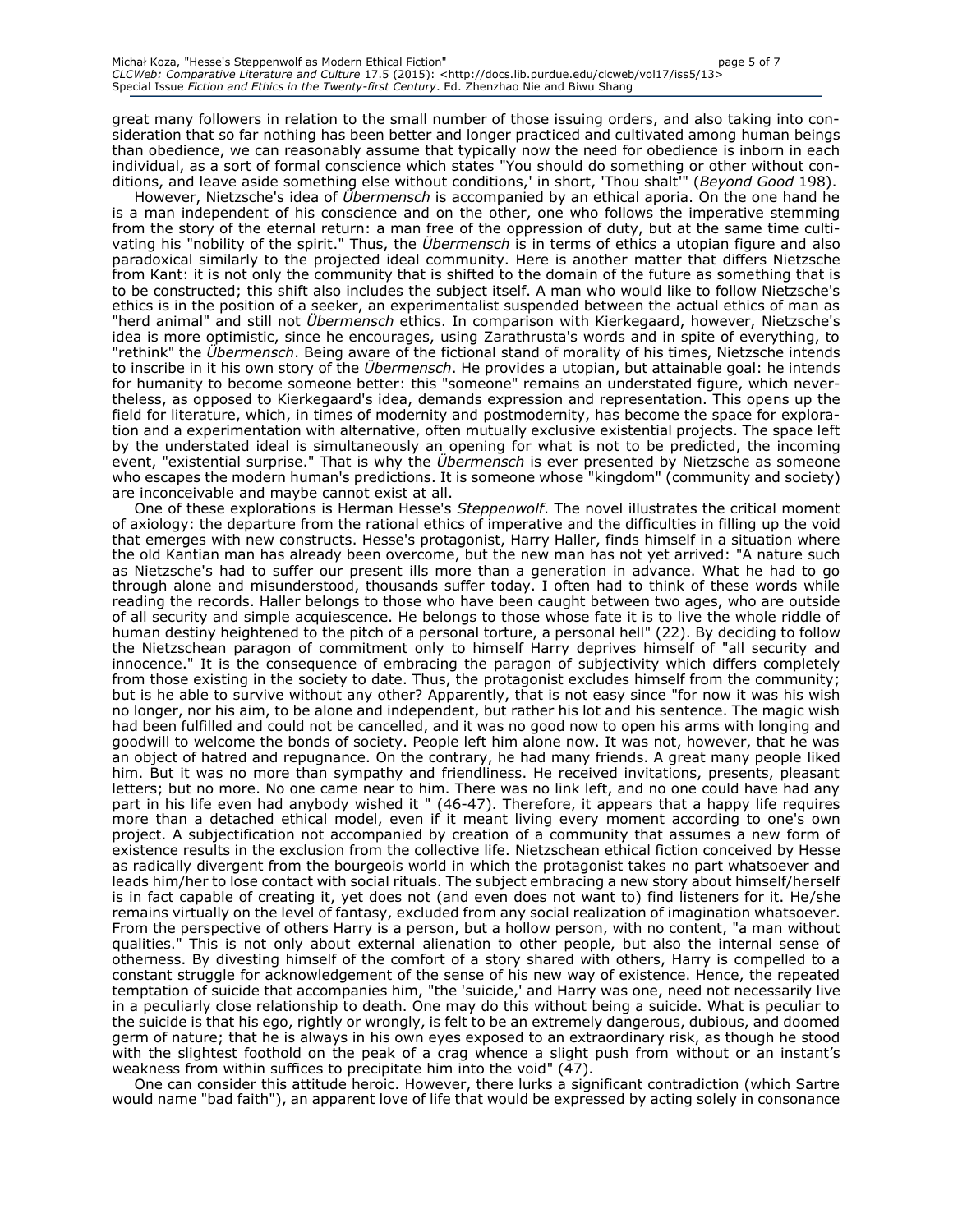#### Michał Koza, "Hesse's Steppenwolf as Modern Ethical Fiction" page 6 of 7 *CLCWeb: Comparative Literature and Culture* 17.5 (2015): <http://docs.lib.purdue.edu/clcweb/vol17/iss5/13> Special Issue *Fiction and Ethics in the Twenty-first Century*. Ed. Zhenzhao Nie and Biwu Shang

with what one needs for himself appears to be in fact a rejection of life. The subject is back in the ascetic position that was so criticized by Nietzsche. Living only in accord with one's own, completely idiomatic project requires absolute control over one's existence. In this way it precludes the very possibility of life as the occurrence of things unexpected, other, transforming the previous model of experience. He remains inert, existentially silent, which perversely drives him towards an urge of death, of which he fantasizes: "as thousands of his like do, he found consolation and support, and not merely the melancholy play of youthful fancy, in the idea that the way to death was open to him at any moment" (48). Harry's external asceticism, followed by an internal conviction about the superiority of his own way of existence, becomes visible in its entirety during the meeting with Hermine. Harry tells her about his suffering and his sense of having already known everything that life has to offer him. But it soon turns out that the basis for his conviction was the rejection of pleasure: "'Wait a bit,' she cried. 'So you can't dance? Not at all? Not even a one step? And yet you talk of the trouble you've taken to live? You told a fib there, my boy, and you shouldn't do that at your age. How can you say that you've taken any trouble to live when you won't even dance?" (88). It is a symbolic failure, since it was the dance that was for Nietzsche the basic metaphor for the superhuman attitude towards life. Haller intended to build a new, superhuman identity on old foundations, leaving no space for the unpredictable. The Kantian foundation is visible, after all, in the rejected need to be recognized by others, which is ironically pointed out to the protagonist by Hermine.

This construct is ruined even more strikingly by Harry's encounter with a mysterious woman at the "Black Eagle." The woman encourages Harry to enter her world by making use of the formula that inspired him: an individuality that escapes the inert bourgeois model of life. Her openness to existential "surprises" is accompanied by the ability to share her vision of the world with others. She is neither immersed in the social swamp of mediocrity, nor condemned to the "loneliness of a wolf": she lives in a bohemian community existing outside the margin of the official social life. The ethical fiction that seems to describe Hermine, therefore, does not preclude community, and at the same time does not render its distinct vision. It is an example of a 'weak' utopia which is open to expansion, yet does not impose universality. Together with Harry's ethical order, the narrative border between reality and dream is broken; it is apparent particularly in the final part of the novel. The hero travels through the Magic Theater in phantasmagorical visions. He experiences the breakdown of his personality and the destruction of the Steppenwolf in himself: the part of identity which separated him from the stream of life. Haller gets in contact with different forms of excess from the sensual pleasures and immersion in the sphere of *eros*, up to the fulfillment of the death drive. This experience proves to be a test that would lead Harry to abandoning 'the spirit of gravity', and the still present abstract sense of duty that lays on Harry's shoulders the unbearable burden of existence that prevents him from living his life. However, Harry is not capable of breaking loose from the old world of duty. By killing Hermine he finally suffers an enigmatical defeat, and denies himself the fulfillment. He does it on her prior request, only confirming that by trying to attain the "wolf's independence" he made himself a passive tool in the hands of others. Even at the sight of a dying Hermine he never lets grieve the loss, but gets stuck with self-accusations, turning away from the world and focusing on himself again: "'No,' I cried. 'Don't you understand at all? I evade the consequences? I have no other desire than to pay and pay and pay for them, to lay my head beneath the axe and pay the penalty of annihilation" (214). Harry's bad conscience throws him back to the fictitious world that spins around the permanent remorse of Nietzscheanism. Fortunately, the story remains open-ended, which leaves a hope that the hero will someday "learn to laugh" and will overcome his fear of otherness and the ascetic attitude to reality. The story of Steppenwolf reflects the history of the modern subject. Reflection on the crucial moments of modern ethics shows how and individual, through experimentation and exploration of the borders of fiction, attempts to escape the abstract 'kingdom of ends' and find a way of living his life with the unpredictability that it carries. This process is accompanied by a dispute around *mimesis* and the possibilities of literature, which restricts or expands its aspiration to gain control over otherness, prediction of future and offering complete formulas. In this dispute literature itself is not passive, but enters into discussion with philosophy, breaking its fictions by means of stories.

It is not difficult to see that common quality of mentioned imperative fictions is their interest in the tension between an individual and a universal scheme. Also, the analysis points to four significant elements, created by an ethical fiction: the subject (such as a rational human, a knight of faith or an *Übermensch*), the universal rule (an imperative), the utopian horizon (a society of universal law, an authentic or fulfilled life), and the Event, otherness (other people, god, personified fate, or some kind of existential surprise). The narrative from Kantian ethical theory has been weakened many times not only in philosophy, but also by other cultural means of "existential storytelling" especially literature. Taking Nietzsche and Kierkegaard as examples we can see how attempts to create a fiction strengthening the idea of subjectivity in the end led to its metaphysical weakening (the fact later exposed grotesquely in postmodernist writing). What is more, thinkers who criticized Kant agreed that new ethics demands an invention of a new kind of the subject, such as the knight of faith or *Übermensch*. The imperative voice of their writings is very strong and most likely neither of them would like to treat their